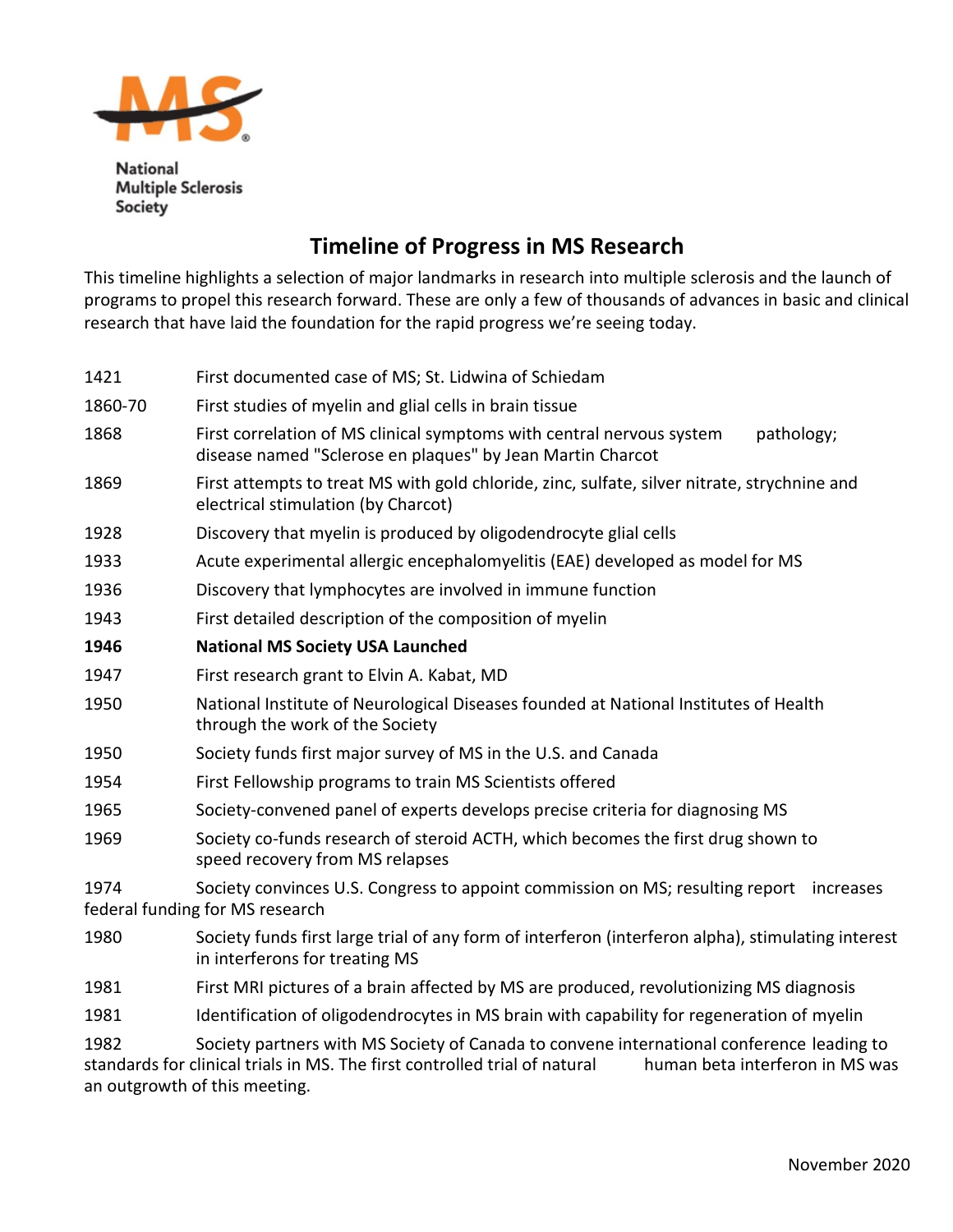| 1983                       | Society supports studies of the anti-cancer agent mitoxantrone in an<br>animal model of<br>MS. In 2000, this drug (Novantrone) is approved by FDA to treat worsening MS                                |
|----------------------------|--------------------------------------------------------------------------------------------------------------------------------------------------------------------------------------------------------|
| 1984                       | First modern documentation of cognitive problems in MS                                                                                                                                                 |
| 1987                       | Pilot Research Program established by Society to quickly test novel, high-risk ideas                                                                                                                   |
| 1987<br>rehabilitation     | Society establishes program to attract research proposals in patient management, care and                                                                                                              |
| 1988                       | Health Care Delivery and Policy Research Program established by Society                                                                                                                                |
| 1988                       | First demonstration, using MRI, that there is significant lesion activity in MS brain, even<br>when the disease is clinically quiescent                                                                |
| 1992                       | Society supports first comprehensive search for genes that make people susceptible to MS,<br>initiating targeted research program in MS genetics                                                       |
| 1993                       | Betaseron approved by FDA for relapsing-remitting MS, becoming first drug approved<br>that<br>effects underlying disease. The Society had supported the first study of any type of<br>interferon in MS |
| 1996<br>in persons with MS | Society grantees find that aerobic exercise improves physical and psychological well-<br>being                                                                                                         |
| 1996                       | Society develops international consensus on 4 clinical descriptions of M (relapsing-<br>remitting, secondary-progressive, primary-progressive, progressive-relapsing)                                  |
| 1996                       | Avonex and Copaxone approved for relapsing-remitting MS. The Society funded early basic<br>research underlying both therapies                                                                          |
| 1997                       | Zanaflex (tizanidine) approved for treatment of spasticity                                                                                                                                             |
| 1997                       | Sylvia Lawry Physician Fellowship Program established to train doctors in conducting clinical<br>trials in MS                                                                                          |
| 1998                       | Society launches targeted research initiative into gender differences in MS                                                                                                                            |
| 1999                       | Society initiates first-ever longitudinal patient-focused database effort, the Sonya Slifka MS<br>Longitudinal Study, providing quality of life and socioeconomic data                                 |
| 1999                       | Society grantees first to isolate immature cells in the adult brain capable of developing into<br>replacements for myelin-making cells destroyed by MS                                                 |
| 1999                       | Society initiates first-ever longitudinal patient-focused database effort, the Sonya Slifka MS<br>Longitudinal Study, providing quality of life and socioeconomic data                                 |
| 1999                       | Society grantees first to isolate immature cells in the adult brain capable of developing into<br>replacements for myelin-making cells destroyed by MS                                                 |
| 1999/2000                  | Society initiates new clinical trial in estrogen treatment for women with MS and T-cell<br>vaccination, both of which had their origins in early fundamental NMSS research                             |
| 2000                       | Society initiates international collaborative research effort to better correlate the MS<br>lesion with disease state and MRI: The MS Lesion Project                                                   |
| 2000                       | Novantrone approved in U.S. for worsening forms of MS                                                                                                                                                  |
| 2001                       | Society task force develops new diagnostic criteria for MS, which may shorten the time it<br>takes a person to receive a firm diagnosis.                                                               |
| 2001                       | Society collaborates with NIH on a \$20-million research initiative on gender-based differences<br>in immune responses to increase understanding and treatments                                        |
| 2002                       | Rebif approved in U.S. to treat relapsing-remitting MS                                                                                                                                                 |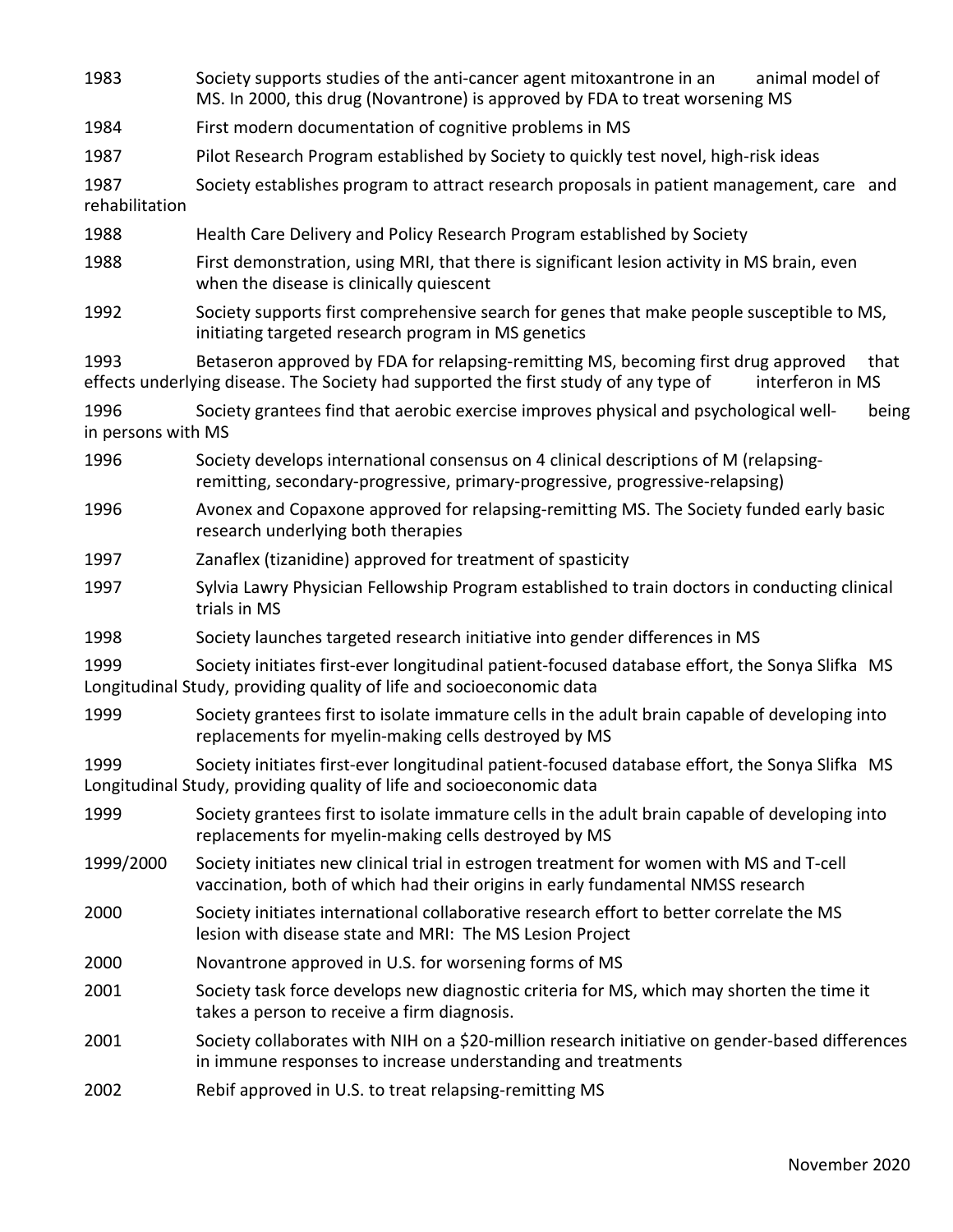- 2002 New Career Transition Fellowship Program launched to foster promising young MS investigators 2003 Society convenes international Task Force on Nervous System Repair to identify ways to speed development of repair strategies to restore nerve function in MS 2003 Society launches Collaborative MS Research Centers, 5-year awards to team up scientists and clinicians from a variety of fields to work on promising avenues 2003 Italian researchers transplant cells to enhance nerve tissue repair in mice with MS 2004 A pivotal study by a Society Fellow compares the clinical characteristics of MS among hundreds of African- and Caucasian Americans, showing that African-Americans tend to have a more aggressive course 2005 Society launches Promise:2010 campaign to raise at least \$30 million for cutting-edge research and clinical care initiatives including 6 Pediatric MS Centers of Excellence 2005 Society launches initiative to speed nervous system repair and protection clinical trials in MS with 4 international teams funded for \$15.6 million 2005 "McDonald Criteria" for diagnosing MS updated by Society Task Force, speeding time to diagnosis for many 2005 Society collaborates with NIH, MS Society of Canada and University of Washington on international workshop to move MS rehabilitation research forward. 2006 Tysabri approved in U.S. for treating relapsing MS 2006 Long-term Care Caucus convened to create national agenda to foster spectrum of longterm care options for people with MS 2007 Society and MS International Federation convene a Stem Cell Research Summit of leading stem cell and MS experts to explore the potential of all types of stem cell research for MS and to set research priorities 2007 First large-scale trial of sex hormone estriol gets underway in women with MS, a result of the Society's targeting of gender differences 2007 With support from Society to International MS Genetics Consortium, two genes are confirmed to be linked to susceptibility to MS; more likely to be uncovered 2007 Society launches *Fast Forward* to speed treatments to people with MS by partnering with industry to develop new therapies 2007 Society's Task Force on MS Epidemiology meets to outline future research directions for funding agencies that will further the search for the cause of MS; through its efforts, a disease tracking system is being piloted by the Centers for Disease Control's ATSDR 2007/2008 Congressional MS Caucus launched to raise awareness and engage in discussion about access to health care, increase in research funding, disability rights and other MS issues, with members from the House and Senate 2008 MS activists secure a place for MS research in the \$50 million Congressionally Directed Medical Research Program, administered through the Department of Defense, plus \$5 million restricted to MS research within the CDMRP 2008 Society funds genome scan by International MS Genetics Consortium of 10,000 patients to validate a large-scale study and to study the influence of copy number variants and gene-to-gene interactions in MS susceptibility
- 2009 Fast Forward makes investments in 7 companies working on early stage MS therapies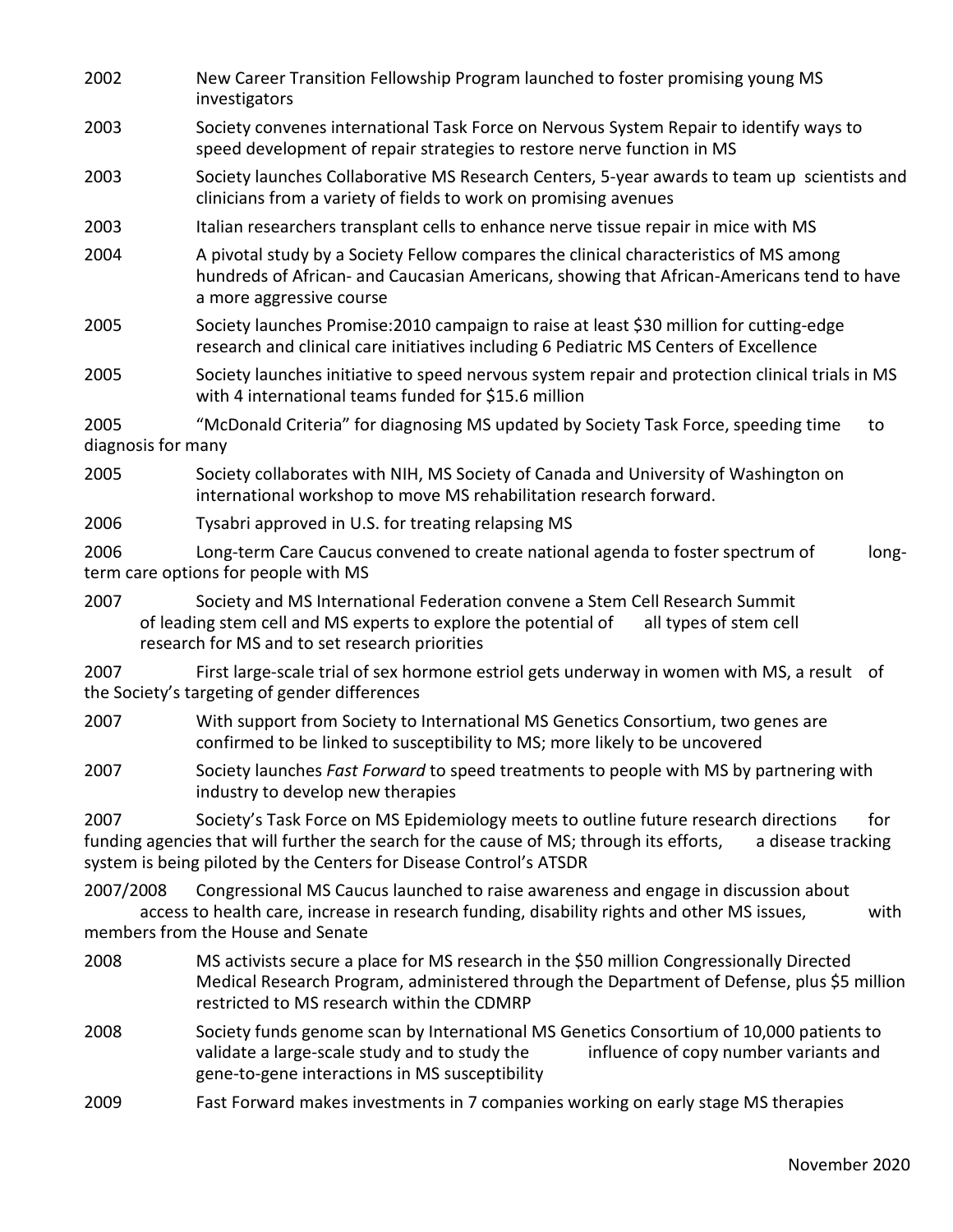| 2009 | International task force convened by Society publishes landmark guidelines on the complex<br>process of telling MS from look-alike disorders ("differential diagnosis")                                                                |
|------|----------------------------------------------------------------------------------------------------------------------------------------------------------------------------------------------------------------------------------------|
| 2009 | Extavia is approved by the FDA as a new brand of interferon beta-1b                                                                                                                                                                    |
| 2009 | Society convenes international workshop on strategies to find the cause of MS, and factors<br>that drive progression and ways to estimate MS frequency                                                                                 |
| 2009 | ideas<br>Society holds first-ever Don Tykeson Fellows Conference to stimulate new research<br>and strengthen the commitment of bright young people to MS research                                                                      |
| 2009 | Fast Forward joins forces with EMD Serono to fast-track new therapies for MS                                                                                                                                                           |
| 2010 | Gilenya, first oral disease-modifying therapy for MS, approved for relapsing forms                                                                                                                                                     |
| 2010 | Ampyra approved to improve walking ability in people with all types of MS                                                                                                                                                              |
| 2010 | Fast Forward, Juvenile Diabetes Research Foundation and Axxam SpA Join Forces to<br>accelerate development of treatments                                                                                                               |
| 2010 | Society releases a request for proposals resulting in funding 2 feasibility studies on risk factors<br>that drive MS progression and prognosis                                                                                         |
| 2010 | Nuedexta and Botox approved to treat specific symptoms that interfere with quality of life in<br>people with MS                                                                                                                        |
| 2010 | Rapid collaboration and support for research on CCSVI                                                                                                                                                                                  |
| 2010 | International team co-supported by Society revises MS diagnostic criteria to reduce the wait<br>for accurate diagnosis                                                                                                                 |
| 2011 | Society supports controlled study to determine whether vitamin D supplements can reduce<br>MS disease activity                                                                                                                         |
| 2011 | Promise: 2010 Nervous System Repair initiative is completed, having jump-started the field,<br>trained scores of promising young investigators, produced over 180 research papers, and<br>leveraged millions of dollars in new funding |
| 2011 | Society-supported global consortium doubles the number of MS risk genes identified                                                                                                                                                     |
| 2012 | Launch of International Progressive MS Alliance to speed the development of therapies                                                                                                                                                  |
| 2012 | Aubagio approved by FDA as second oral therapy for relapsing forms of MS                                                                                                                                                               |
| 2012 | Society task force launches effort to create a better tool to track benefits of therapies on<br>disability in MS, leading to formation of the MS Outcome Assessments Consortium                                                        |
| 2012 | Launch of studies into whether bacteria in the gut influence MS disease activity or risk                                                                                                                                               |
| 2013 | Tecfidera approved by FDA as third oral therapy for relapsing forms of MS                                                                                                                                                              |
| 2013 | Society partners with two foundations to form a research network of 10 leading universities<br>aimed at screening drugs that show potential for treating brain diseases                                                                |
| 2013 | Barancik Prize for Innovation in MS Research is launched to inspire novel research                                                                                                                                                     |
| 2013 | Society commits \$2.5 million to support the Network of Pediatric MS Centers to provide<br>essential infrastructure to facilitate research                                                                                             |
| 2013 | Researchers co-funded by the Society transplant stem cells derived from human skin into<br>mice to successfully grow nerve-insulating myelin                                                                                           |
| 2013 | Launch of MS Prevalence Work Group to update the estimate of MS prevalence in the US                                                                                                                                                   |
| 2013 | Society-funded researchers report that dietary salt can speed the development of an MS-like<br>disease in mice and may influence immune activity in MS                                                                                 |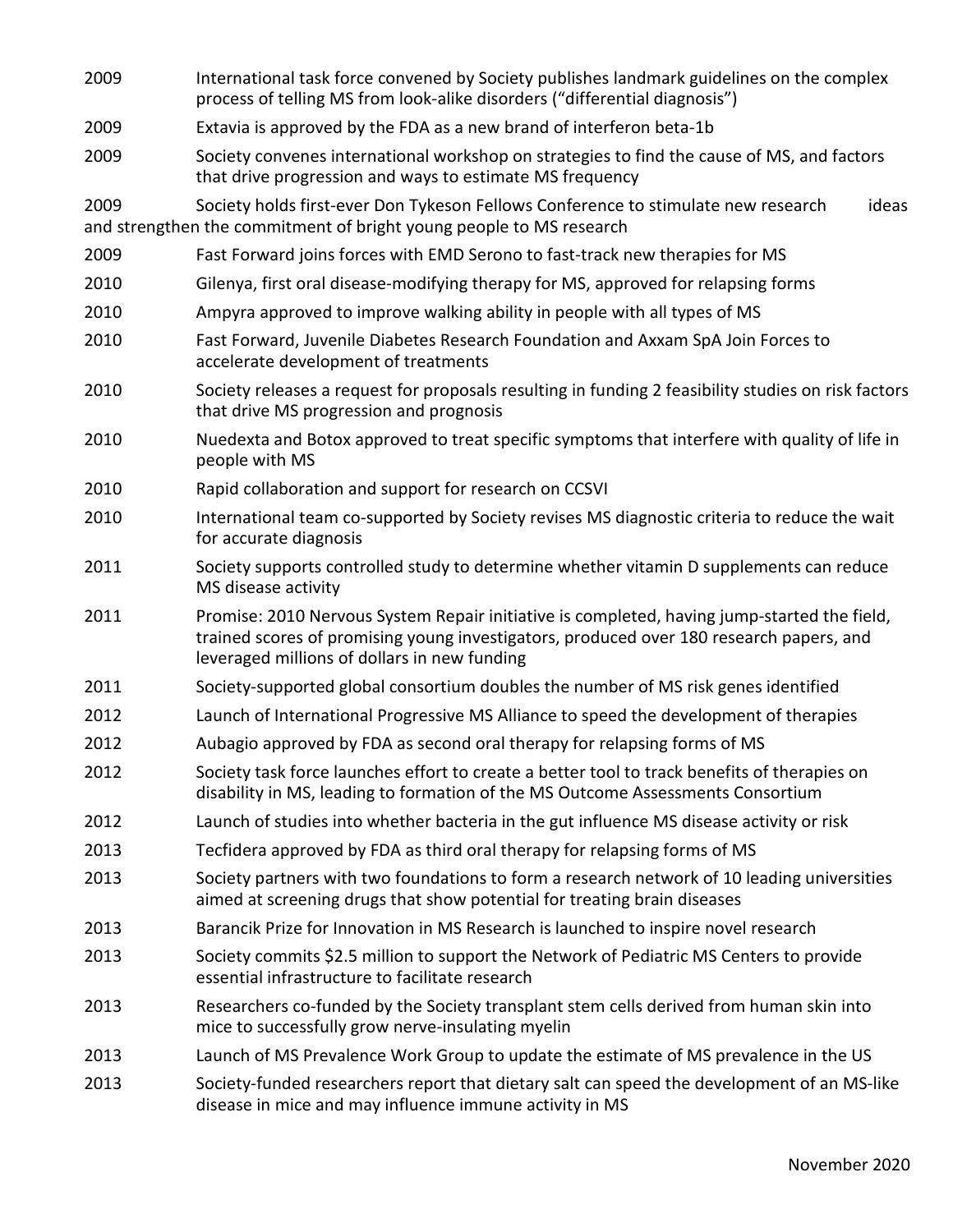| 2014    | New, less frequent dose of Copaxone approved                                                                                                                                                                                            |
|---------|-----------------------------------------------------------------------------------------------------------------------------------------------------------------------------------------------------------------------------------------|
| 2014    | Plegridy, an interferon taken by subcutaneous injection every 2 weeks, is approved                                                                                                                                                      |
| 2014    | Lemtrada, given in two courses of IV infusion, is approved for relapsing forms of MS                                                                                                                                                    |
| 2014    | Society convenes Wellness conference to map out gaps and opportunities in research and<br>programs to find wellness solutions for people with MS                                                                                        |
| 2014    | Large trial of ibudilast, funded by NIH and Society, begins recruiting participants with<br>progressive MS to test its ability to protect the nervous system from damage                                                                |
| 2014    | International Progressive MS Alliance awards its first 22 research grants                                                                                                                                                               |
| 2015    | Ocrelizumab becomes first experimental therapy to show positive effects in primary<br>progressive MS in large-scale trial                                                                                                               |
| 2015    | First generic form of Copaxone, given by daily injections, approved                                                                                                                                                                     |
| 2015    | International initiative is launched to focus on how having MS and other conditions (co-<br>morbidities) influences disease course and treatment                                                                                        |
| 2015    | A phase 2 clinical trial co-funded by the Society suggests a pill used to treat epilepsy<br>(phenytoin) has the potential to slow the accumulation of disability in people with MS                                                      |
| 2015    | Results of phase 2 trial of anti-LINGO suggests it has potential as myelin repair strategy                                                                                                                                              |
| 2015    | Society co-hosts international conference on cell-based therapies to forge next steps for cell<br>therapy in MS                                                                                                                         |
| 2015    | Society funding helps launch MS Microbiome Consortium to promote research on the role of<br>gut bacteria in MS progression and treatment                                                                                                |
| 2015    | Society's 5-year, \$250 million NOW (No Opportunity Wasted) campaign was successfully<br>concluded, launching more MS research and driving more life-changing progress than what<br>occurred at any other time in the Society's history |
| 2016    | Positive results from a phase 3 trial of siponimod for secondary progressive MS break through<br>a long-standing barrier                                                                                                                |
| 2016    | Positive results announces from two studies of bone marrow-derived stem cells (HSCT) in<br>people with aggressive, relapsing MS; more research focuses on who might benefit and how<br>to reduce risks                                  |
| 2016    | Society-funded International Consortium of MS Genetics identifies 200 genetic variations<br>linked to MS, offering new leads to how genes and other factors that make people susceptible<br>to developing MS                            |
| 2016    | The antihistamine clemastine, identified with Society support, shows evidence of promoting<br>myelin repair in a small clinical trial                                                                                                   |
| 2016    | Society launches two new studies testing the ability of dietary approaches to treat MS<br>symptoms and improve quality of life                                                                                                          |
| 2016-17 | International Progressive MS Alliance awards three large-scale Collaborative Network Awards<br>to promote solutions for people with progressive MS                                                                                      |
| 2017    | FDA approves Ocrevus (ocrelizumab) as first disease-modifying therapy for primary<br>progressive MS, and also as a therapy for relapsing MS                                                                                             |
| 2018    | International team co-supported by Society revises MS diagnostic criteria to speed the<br>diagnostic process and reduce the chance of misdiagnosis                                                                                      |